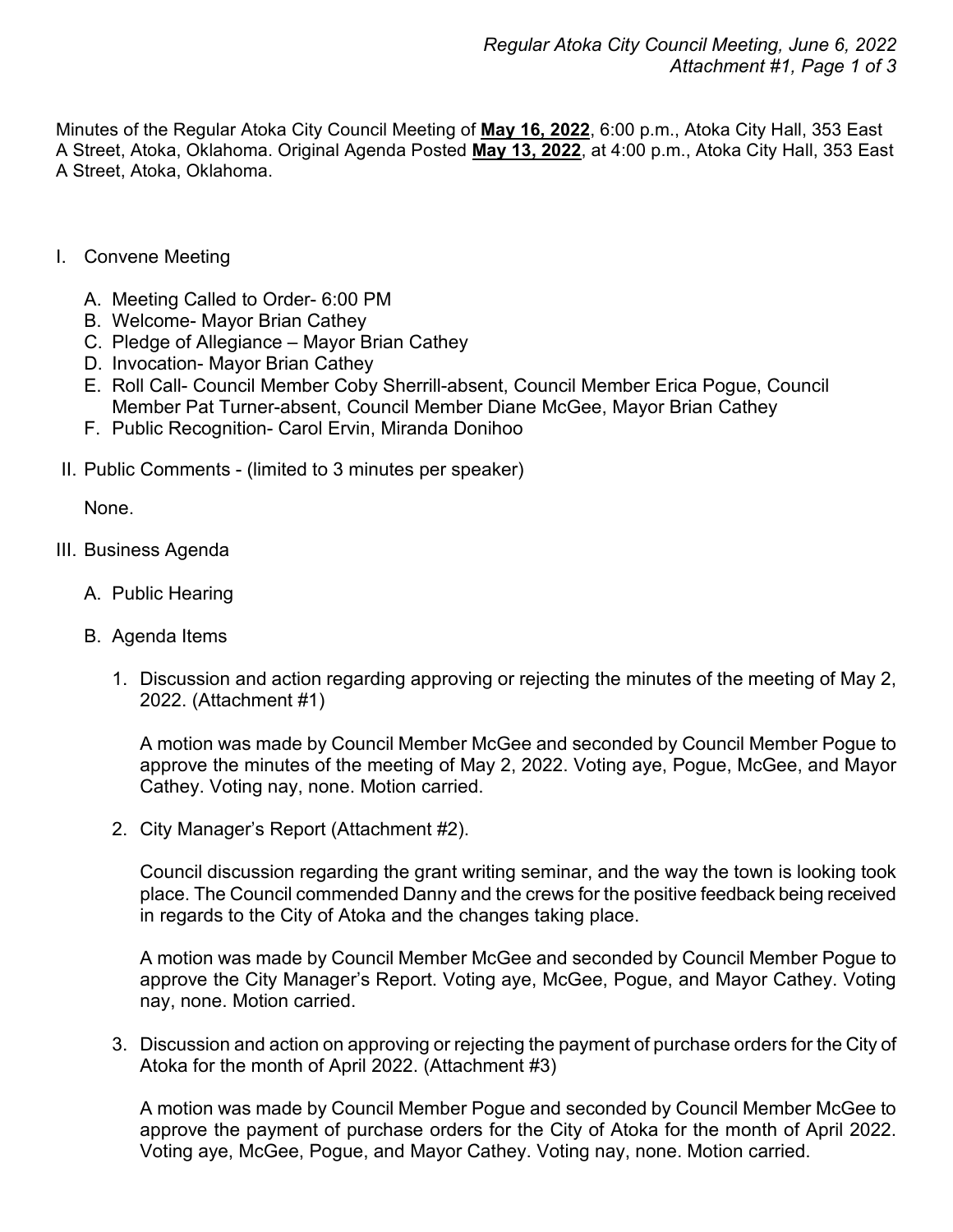4. Discussion, consideration and possible vote regarding the finding from the Administrative Hearing for the property located at 503 W 6<sup>th</sup> Street. (Attachment  $\sharp$ 4)

The property was purchased and closed on by the Atoka City Industrial Development Authority (ACIDA) at which time the structure was removed.

Due to the structure being on the ground, this item died from lack of motion.

5. Discussion and action on approving or rejecting the declaration of certain items to be surplus property, and to dispose thereof by auction, authorizing the City Manager to withdraw one or more items from the auction. (Attachment #5)

Council discussion ensued regarding what type of auction would take place; live or sealed bids. The council then discussed whether it is best to auction off specific vehicles or by selling as scrap metal.

A motion was made by Council Member McGee and seconded by Council Member Pogue to approve the declaration of certain items to be surplus property, and to dispose thereof by auction, authorizing the City Manager to withdraw one or more items from the auction. Voting aye, Pogue, McGee, and Mayor Cathey. Voting nay, none. Motion carried.

6. Discussion and action on approving or rejecting the purchase of a 2022 Ford Police Interceptor on State Contract from Vance Auto Fleet in the amount of \$34,696.70 for the Police Department as budgeted. (Attachment #6)

A motion was made by Council Member McGee and seconded by Mayor Cathey to approve the purchase of a 2022 Ford Police Interceptor on State Contract from Vance Auto Fleet in the amount of \$34,696.70 for the Police Department as budgeted. Voting aye, McGee, Pogue, and Mayor Cathey. Voting nay, none. Motion carried.

- C. Public Requested Agenda Items
- IV**.** Consent Agenda Items

None.

V. Executive Session

None.

VI. New Business

None.

## VII. Council Comments

Council Member McGee stated that there will be a Juneteenth celebration held at Johnson Park on June  $18<sup>th</sup>$  from 11:00 am to 2:00 pm.